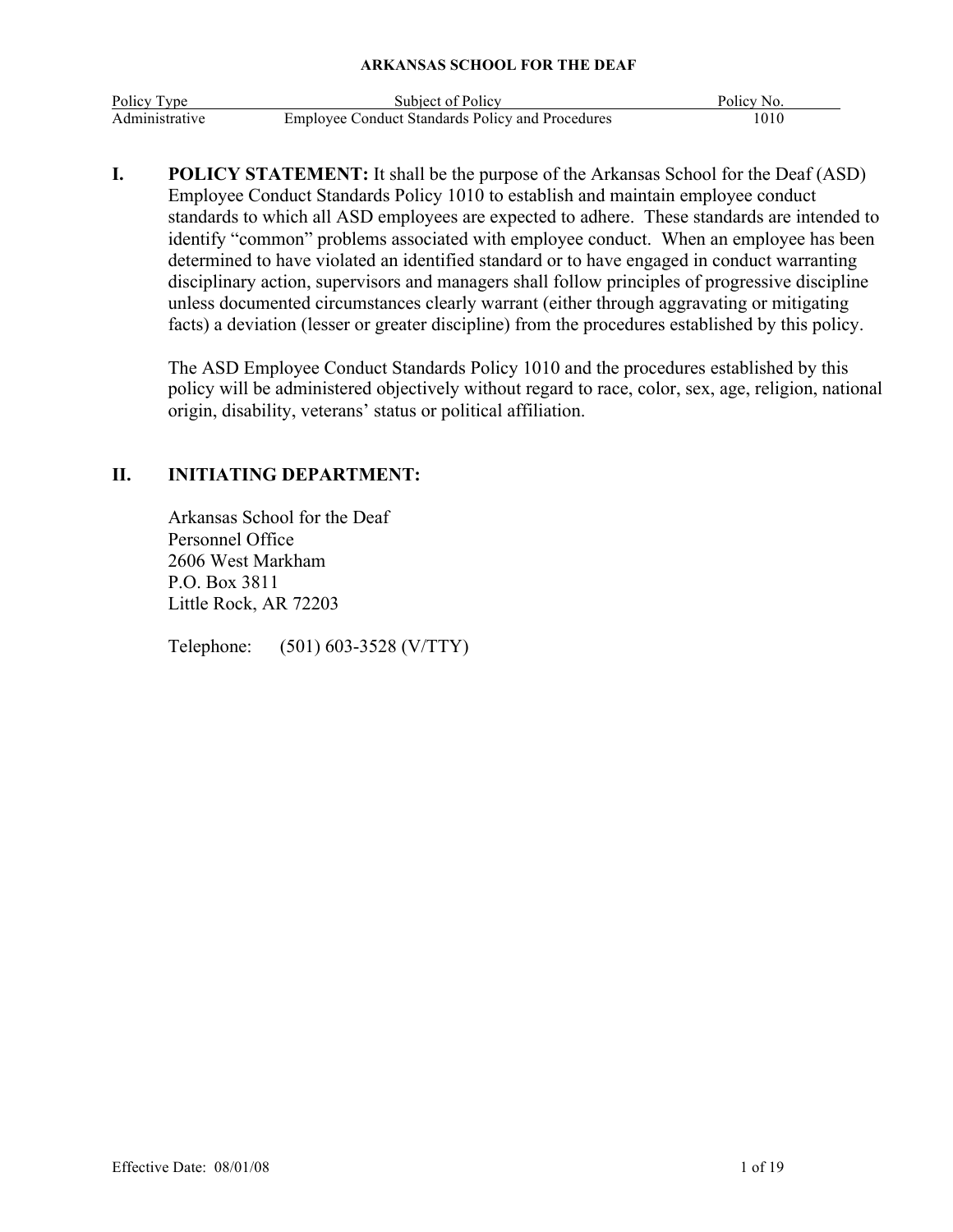| Policy Type    | Subject of Policy                                       | Policy No. |
|----------------|---------------------------------------------------------|------------|
| Administrative | <b>Employee Conduct Standards Policy and Procedures</b> | 1010       |

#### **PURPOSE**

The purpose of the Arkansas School for the Deaf (ASD) Employee Conduct Standards Procedures is to define the conduct standards to which all ASD employees are expected to adhere. Any changes and/or adaptations must have ASD Superintendent approval prior to implementation. Nothing herein is intended to imply that the standards are all-inclusive. The standards are intended to identify "common" problems associated with employee conduct and through progressive actions, to help the employee comply with expected workplace standards. After it has been determined that an employee has violated a standard or engaged in misconduct, supervisors shall follow the principle of progressive discipline unless documented circumstances clearly justify a lesser or greater discipline than the guidelines provide due to either aggravating (more serious) or mitigating (less serious) facts. Under serious aggravating circumstances, which must be clearly documented, management is authorized to act immediately, including the suspension or discharge of an employee.

### 1. **SCOPE**

The Employee Conduct Standards shall apply to **all** employees of ASD except Grade 99 positions. Each employee shall be made aware of these standards.

## 2. **RESPONSIBILITIES**

A. Employee:

- (1) To be familiar with and understand the conduct standards
- (2) To strictly adhere to conduct standards
- (3) To participate, in good faith, in administrative investigations of conduct standards violations
- (4) To comply with the supervisor's plan of corrective action when a violation has occurred
- (5) To report work problems to management before problems become serious or when they are known
- B. Supervisor:
	- (1) To assure that employees have received a copy of the conduct standards and any revisions. Each ASD employee, including new employee, shall be provided a copy of ASD Policy 1010. In all cases, policy/procedure dissemination will be documented by the employee signing an acknowledgement of receipt of such document. The receipt will be placed in the employees Personnel File
	- (2) To monitor employee conduct to determine compliance with conduct standards
	- (3) To establish and maintain a professional work environment in accordance with established safety, Equal Employment Opportunity (EEO) requirements, work practices and resources
	- (4) To determine the discipline to be assessed when a Conduct Standards violation has occurred as required by this procedure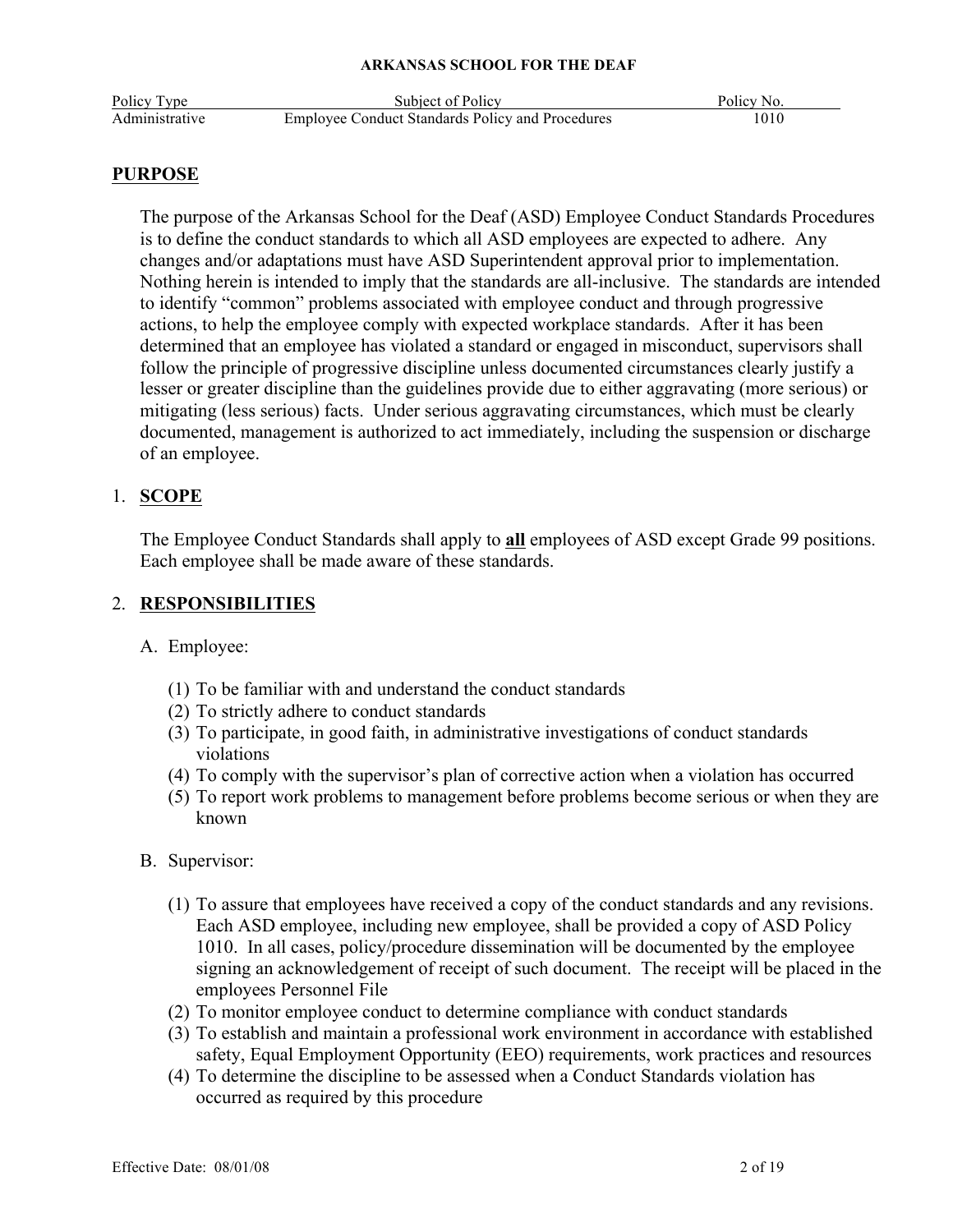| Policy Type    | Subject of Policy                                       | Policy No. |
|----------------|---------------------------------------------------------|------------|
| Administrative | <b>Employee Conduct Standards Policy and Procedures</b> | 1010       |

- (5) To administer all conduct standards and disciplinary actions objectively. The action taken must be timely and reasonable with written notification specific to the reason for the action. All actions should be completed within 7 calendar days but no later than 14 calendar days, after the situation was known or reported to the supervisor. Any action taken more than 14 calendar days after the situation was known or reported must be supported by a written justification that outlines the cause for delay
- (6) To document, on an ASD-1173, Notice of Disciplinary Action form, each disciplinary action taken. Documentation of violation of Conduct Standards will be specific and contain factual details. Documentation records must include:
	- (a) cause for disciplinary action including the standard which has been violated together with the facts that constitute the violation, and if appropriate, identification of aggravating or mitigating circumstances which justify deviation from the guidelines provided
	- (b) disciplinary action taken
	- (c) when indicated, assistance and/or advice given to the employee to avoid the need for future disciplinary action
	- (d) when applicable, conduct expected in the future
	- (e) when applicable, consequences if Conduct Standards are not followed

# 3. **PROGRESSIVE DISCIPLINE**

Progressive discipline emphasizes solving problems and encourages good conduct. Progressive discipline also communicates the expectation of improved behavior.

When conduct problems cannot be resolved through counseling or through the verbal or the written warning process, or when employees misconduct is of a serious nature, the following disciplinary actions may apply:

- Employee may be suspended
- Employee may be terminated

In lieu of suspension or termination, the supervisor may consider the following disciplinary actions;

- Employee may be removed from supervisory responsibilities
- Employee may be transferred
- Employee may be demoted

In addition, an accumulation of violations (points) of the same or different standards may lead to future disciplinary action up to and including termination.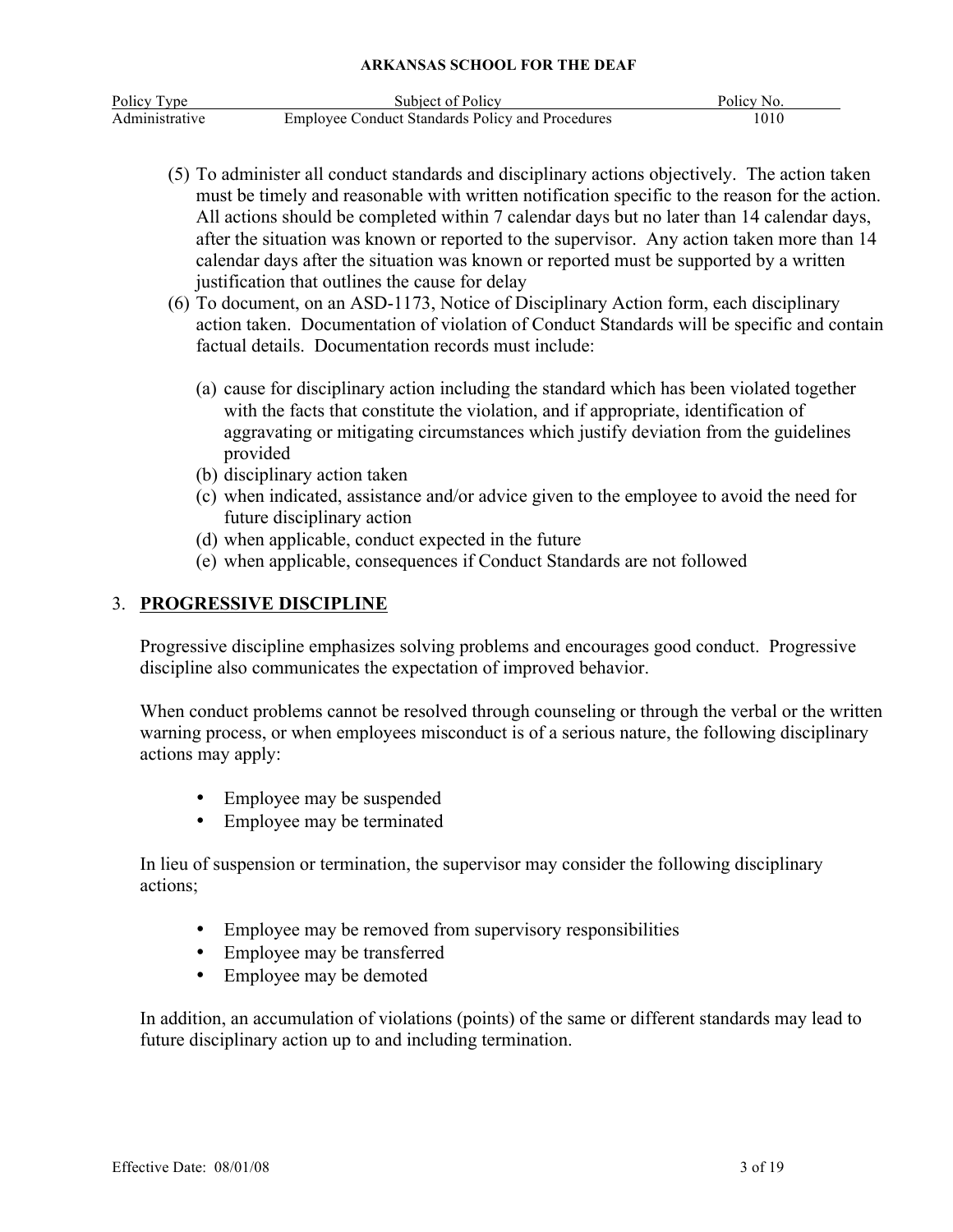# **A. CLASSIFICATION OF PROGRESSIVE DISCIPLINARY ACTIONS**

- (1) Non-Disciplinary Counseling Statement: Documentation using an ASD-1131, Counseling Statement form, of a verbal communication informing the employee that he or she has engaged in a behavior that borders upon violation of a standard. The document must be signed and dated by the employee and supervisor with a copy given to the employee. It is kept only in the supervisor's file and points do not accumulate. The employee may document a response, which will also be kept in the supervisor's file.
- (2) Verbal Warning: A verbal communication informing the employee that he or she has violated a conduct standard and that if such violation is repeated, a more severe disciplinary action will be issued. Documentation on Notice of Verbal Warning –ASD-1173 form, of the verbal warning must be signed and dated by the employee and supervisor. A copy of the documented verbal warning will be given to the employee and a copy placed in the employee's personnel file. One point will accrue for each verbal warning. Verbal warnings shall not be removed from the employee's personnel file and points will accumulate indefinitely. For the purpose of MERIT, points will only accumulate during the current rating period.
- (3) Written Warning: An action taken to inform the employee that a conduct standard has been violated. This notification must also inform the employee that a more severe disciplinary action may be taken if the same or similar violation is repeated. Documentation on ASD-1173 Notice of Disciplinary Action form, must be signed and dated by the employee and the supervisor. A copy of the documented written warning will be given to the employee and a copy placed in the employee's personnel file. Three points will accrue for each written warning. Written warnings shall not be removed from the employee's personnel file and points will accumulate indefinitely. For the purpose of MERIT, points will only accumulate during the current rating period.
- (4) Suspension: A documented disciplinary action taken for gross violations of conduct standards, repeated violations, or when management determines that the violation warrants the immediate removal of the employee for a specified period of time. Suspensions are to be for a specified period of time. Suspensions are to be scheduled as soon as possible and shall not exceed a maximum of 10 working days. All suspensions will be without pay and must be approved by the Superintendent. Lost benefits, however, may be restored in whole or in part if the discipline is reduced to a lesser action. Documentation of suspension on the ASD-1173, Notice of Documentation Action, must be signed and dated by the employee, supervisor and the appropriate level of management below the Superintendent. A copy of the documented suspension will be given to the employee and a copy placed in the employee's personnel file. Six points shall accrue for each suspension. Suspensions shall not be removed from the employee's personnel file and points will accumulate indefinitely. For the purpose of MERIT, points will only accumulate during the current rating period.
- (5) Discharge: An action to remove/terminate an employee when a conduct violation has occurred for which the circumstances and consequences of the violation are extreme and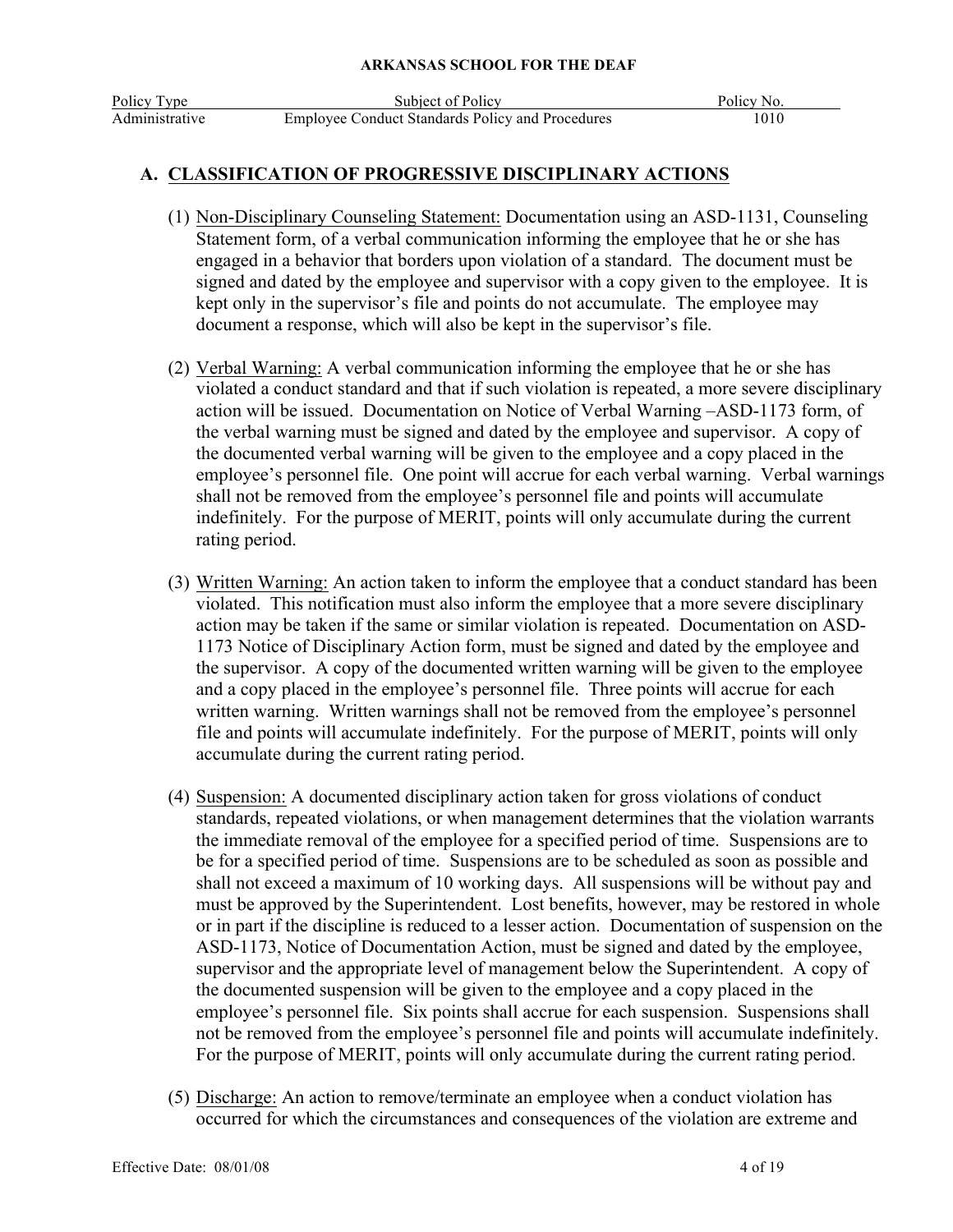| Policy Type    | Subject of Policy                                       | Policy No. |
|----------------|---------------------------------------------------------|------------|
| Administrative | <b>Employee Conduct Standards Policy and Procedures</b> | 1010       |

continued employment is not in the best interest of the school/agency. An accumulation of violations of the same or different standards may also result in employee termination. The recommendation to discharge an employee should originate from the employee's immediate supervisor. The decision to discharge must be approved by the Superintendent on an ASD-1174, Notice of Discharge form.

# **The Superintendent is the sole authority to approve a termination action.**

- **B. REFUSAL TO SIGN DISCIPLINARY ACTION:** If an employee refuses to sign a documented disciplinary action, the supervisor's reviewing official will be asked to obtain the employee's signature. If the employee still refuses to sign, a statement regarding the employee's refusal must be signed by both the supervisor and the reviewing official and added to the documentation with a copy placed in the employee's personnel file.
- **C. APPEAL PROCESS:** Any employee (excluding probationary/new employees) who has received a disciplinary action may file an appeal through the ASD Grievance Procedures Policy 1014.
- **D. POINTS ACCUMULATION:** Cumulative Effect Violation of the same or different standards by an employee will have a cumulative effect. The accrual of points will be determined as follows:

| Verbal Warning                                                   |     | 1 point  |  |  |
|------------------------------------------------------------------|-----|----------|--|--|
| Written Warning                                                  | $=$ | 3 points |  |  |
| *Suspension                                                      |     | 6 points |  |  |
| *Alternative disciplinary action such as removal from supervisor |     |          |  |  |
| responsibilities, transfer, or demotion will accrue 6 points.    |     |          |  |  |

Any employee accruing **more than** 12 points within a 12 month time frame will be subject to termination.

**The point accumulation will accumulate indefinitely. Indefinitely indicates the life period of employment for point accumulation except for MERIT purposes, points counted will only accumulate during the current rating period.**

4. **CONDUCT STANDARDS:** The levels of progressive discipline for each offense are guidelines only. It is the supervisor's responsibility to decide the appropriate level of discipline for the specific offense. The supervisor should keep in mind those work conduct standards and the discipline for violation of those standards must apply equally to all individuals within the work unit.

The supervisor should consider all the facts and circumstances surrounding the violation of the work conduct standard in deciding the level of appropriate discipline. Consideration of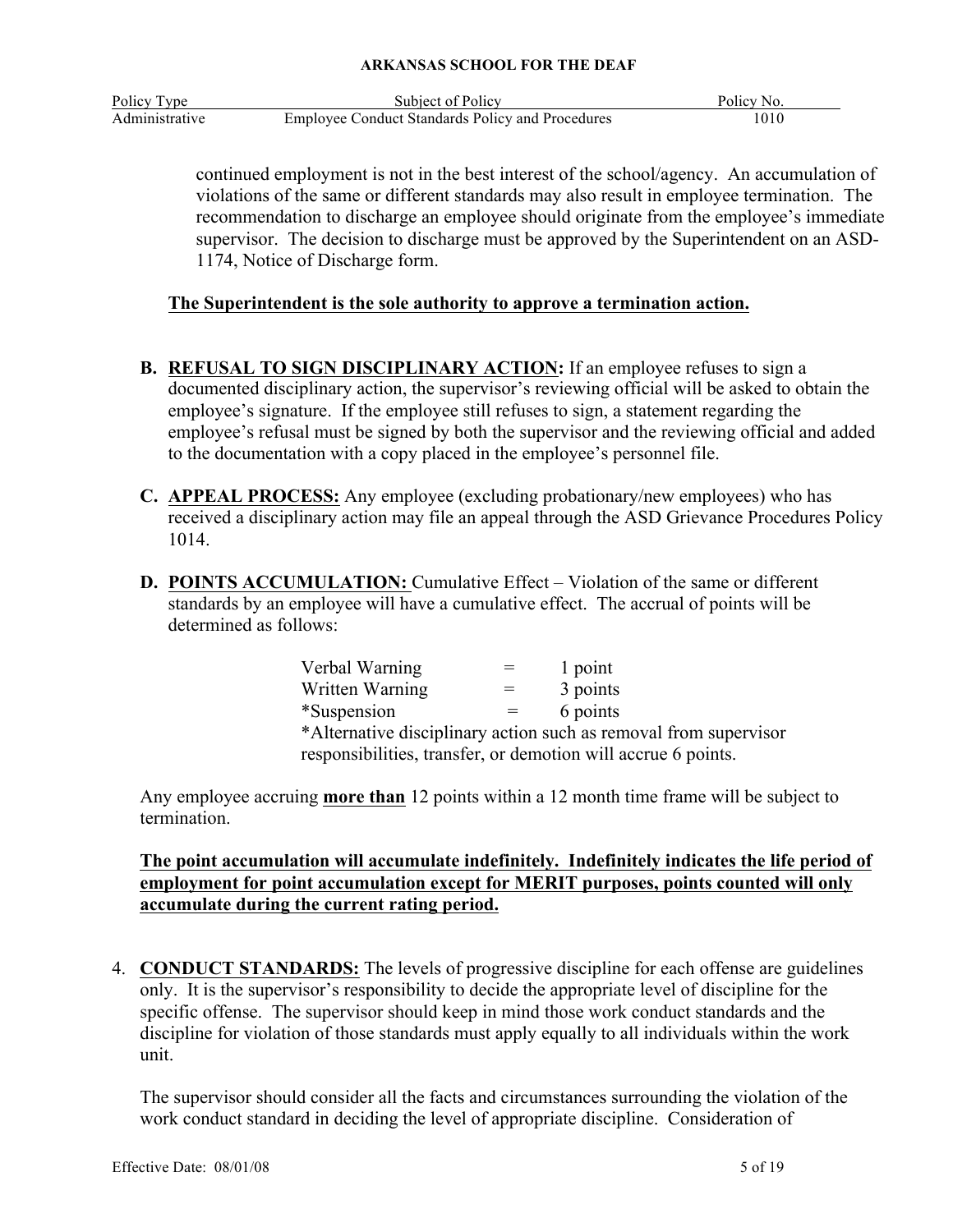| Policy Type    | Subject of Policy                                       | Policy No. |
|----------------|---------------------------------------------------------|------------|
| Administrative | <b>Employee Conduct Standards Policy and Procedures</b> | 1010       |

circumstances that mitigate or aggravate the conduct violation is essential in deciding the appropriate level of discipline. Facts and circumstances that mitigate or aggravate the violation should be documented in writing.

Above all, the supervisor must apply discipline for violation of work conduct standards uniformly throughout the work unit for which they are responsible.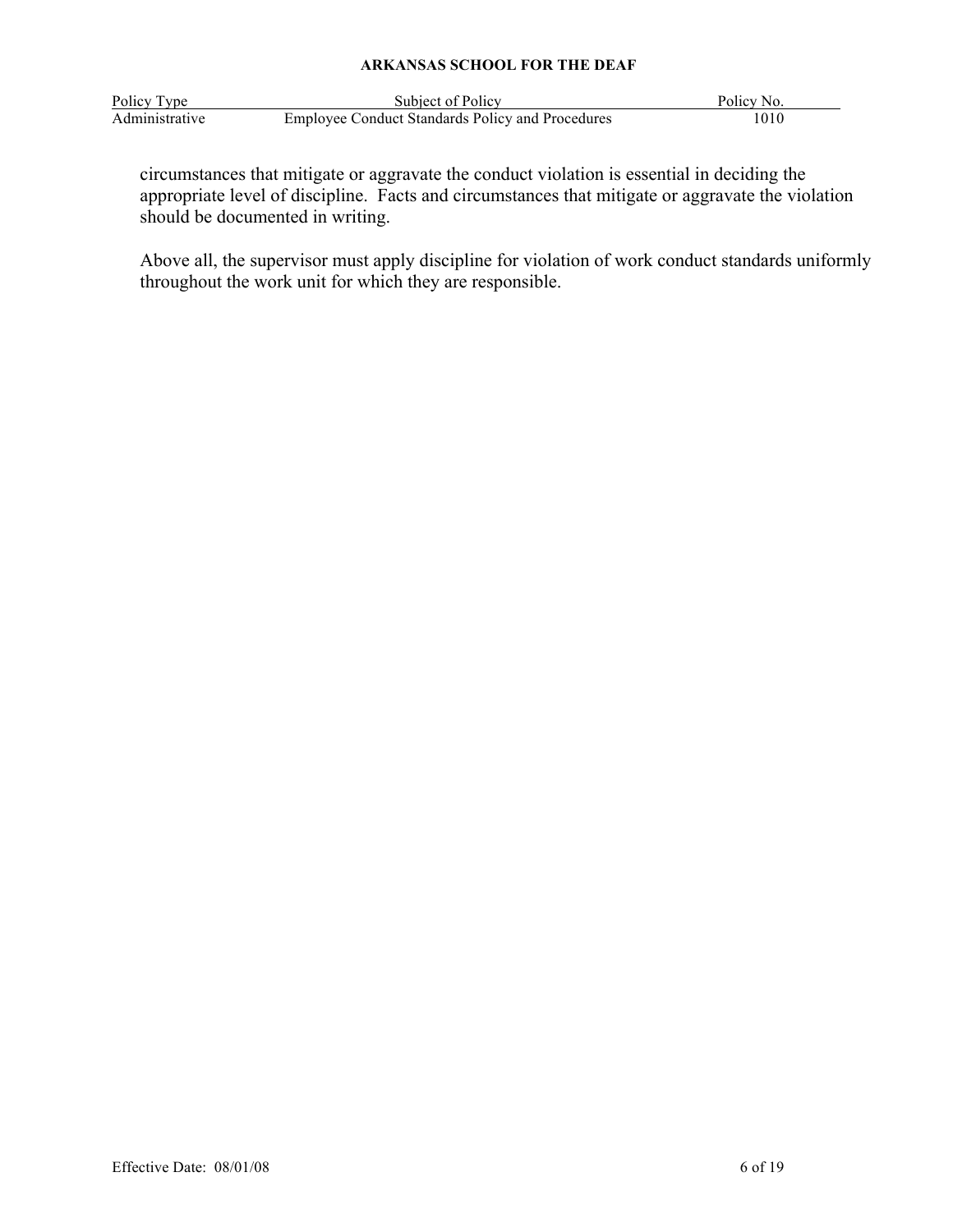| Policy Type    | Subject of Policy                                       | Policy No. |
|----------------|---------------------------------------------------------|------------|
| Administrative | <b>Employee Conduct Standards Policy and Procedures</b> | 1010       |

# **Code:**

| VW – Verbal Warning  | S – Suspended (Number of working hours/days without |
|----------------------|-----------------------------------------------------|
|                      | pay)                                                |
| WW – Written Warning | <b>LWOP</b> – Leave Without Pay                     |

# **D – Discharge**

| <b>TYPES OF</b>                                      | <b>FIRST</b>   | <b>SECOND</b>       | <b>THIRD</b>      | <b>FOURTH</b>  |
|------------------------------------------------------|----------------|---------------------|-------------------|----------------|
| <b>OFFENSES/INFRACTIONS</b>                          | <b>OFFENSE</b> | <b>OFFENSE</b>      | <b>OFFENSE</b>    | <b>OFFENSE</b> |
| 1. Attendance                                        |                |                     |                   |                |
|                                                      |                |                     |                   |                |
| (a) Failure to adhere to                             | <b>VW</b>      | <b>WW</b>           | S                 | D              |
| established or scheduled                             |                |                     | 1                 |                |
| work hours (reporting for                            |                |                     |                   |                |
| work after scheduled duty                            |                |                     |                   |                |
| hours begin, leaving work                            |                |                     |                   |                |
| before scheduled duty<br>hours end or late return to |                |                     |                   |                |
| work from meal period or                             |                |                     |                   |                |
| break); (more than 10                                |                |                     |                   |                |
| minutes but less than 60                             |                |                     |                   |                |
| minutes).                                            |                |                     |                   |                |
|                                                      |                |                     | S                 |                |
| (b) Unauthorized absences                            | VW &           | WW &                | $\mathbf{1}$      | D              |
| (unexcused absence in<br>excess of 60 minutes on     | (LWOP)         | (LWOP)              |                   |                |
| any work day)                                        |                |                     |                   |                |
|                                                      |                |                     |                   |                |
| (c) Abandonment of job for                           | D              |                     |                   |                |
| three or more consecutive                            |                |                     |                   |                |
| days. $[1.]$                                         |                |                     |                   |                |
|                                                      |                |                     |                   |                |
| (d) Verified misuse of sick<br>leave. $[2.]$         | VW &<br>(LWOP) | <b>WW</b><br>(LWOP) | S<br>$\mathbf{1}$ | D              |
|                                                      |                |                     |                   |                |
|                                                      |                |                     |                   |                |
| (e) Failure to report for                            | <b>WW</b>      | S                   | D                 |                |
| scheduled                                            |                | $\overline{2}$      |                   |                |
| compensatory/overtime                                |                |                     |                   |                |
| duty.                                                |                |                     |                   |                |
|                                                      |                | S                   |                   |                |
| (f) Working unauthorized                             | <b>WW</b>      | $\overline{2}$      | D                 |                |
| compensatory/overtime.                               |                |                     |                   |                |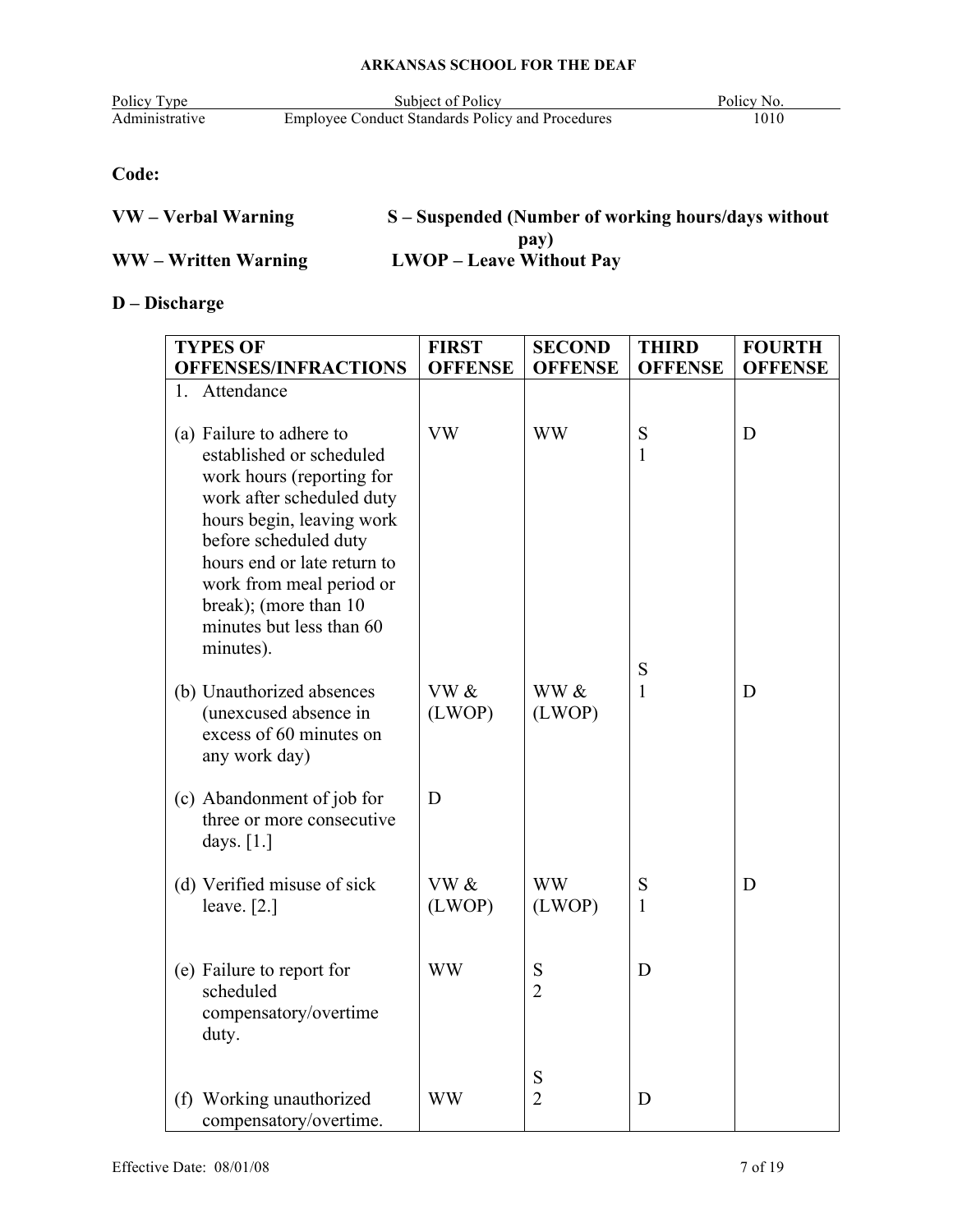| Policy Type    | Subject of Policy                                       | Policy No. |
|----------------|---------------------------------------------------------|------------|
| Administrative | <b>Employee Conduct Standards Policy and Procedures</b> | 1010       |

[1.] For the purpose of "abandonment of job", all time will be considered Unauthorized Leave and will be counted as LWOP.

[2.] The supervisor shall verify misuse of sick leave in the following circumstances: a) failure or inability of the employee to verify reason for paid time; b) pattern of use of leave in excess of actual or as accrued; c) pattern of use of leave before and/or after off days/holidays; d) witness (es) that employee engaged in activity indicative of ability to work and/or knowledge employee was not ill.

When a supervisor has evidence to suspect misuse of Sick Leave, a non-disciplinary counseling statement ASD-1131 is issued. If the pattern continues, the supervisor may require an attending physician's certificate for any amount of Sick Leave. If the employee is unable to furnish this verification, such absence will be considered misuse of sick leave.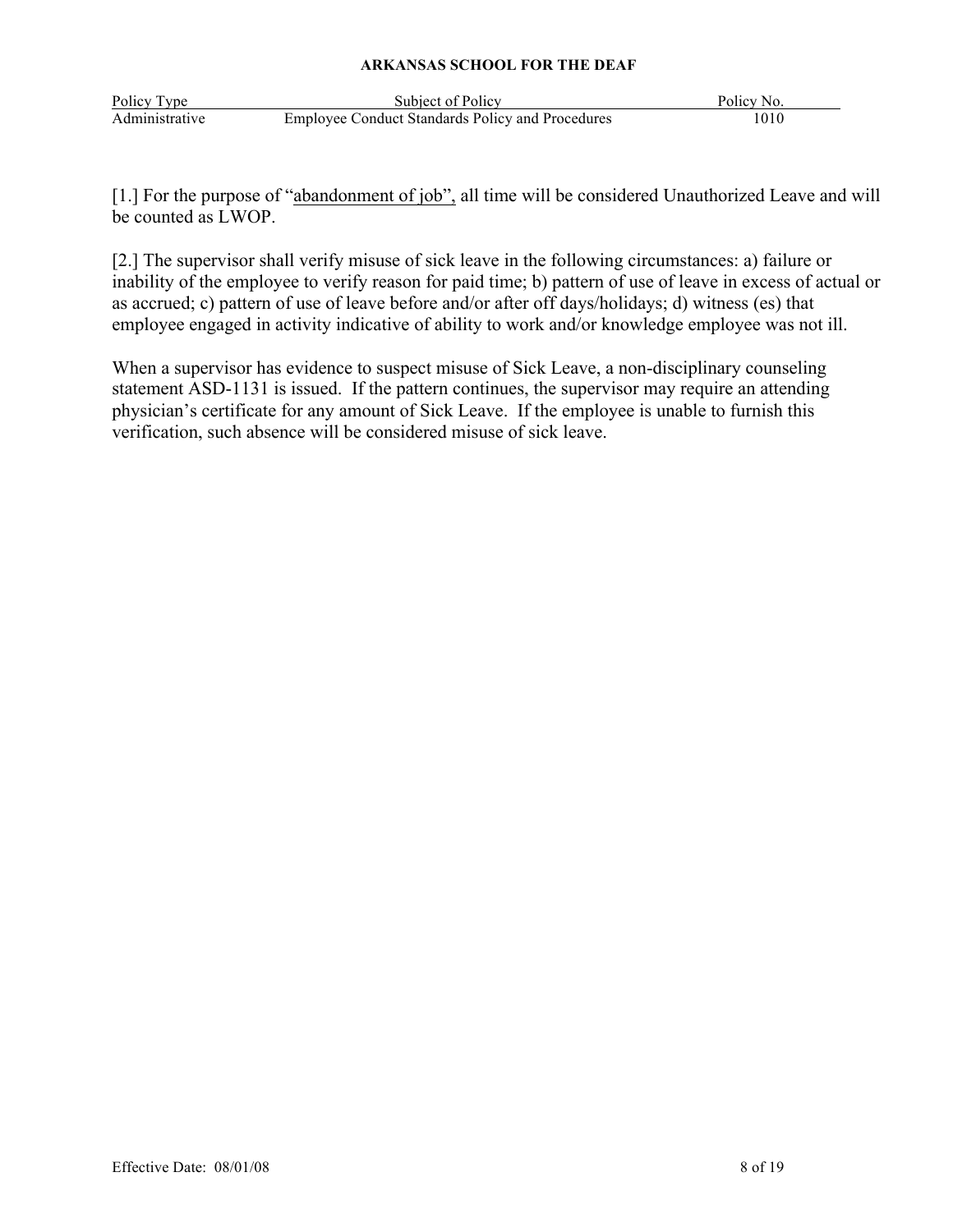Policy Type Subject of Policy Policy Policy Policy Policy Policy Policy Policy Policy Policy Policy Policy Policy Policy Policy Policy Policy Policy Policy Policy Policy Policy Policy Policy Policy Policy Policy Policy Pol Administrative Employee Conduct Standards Policy and Procedures 1010

| <b>TYPES OF</b>                              | <b>FIRST</b>   | <b>SECOND</b>  | <b>THIRD</b>   | <b>FOURTH</b>  |
|----------------------------------------------|----------------|----------------|----------------|----------------|
| <b>OFFENSES/INFRACTIONS</b>                  | <b>OFFENSE</b> | <b>OFFENSE</b> | <b>OFFENSE</b> | <b>OFFENSE</b> |
| 2. Illegal Conduct                           |                |                |                |                |
| (a) Reporting for duty while                 | D              |                |                |                |
| evidence of odor related to                  |                |                |                |                |
| alcohol is noticeable. (smelling             |                |                |                |                |
| of alcohol)                                  |                |                |                |                |
| (b) Reporting for duty while                 | D              |                |                |                |
| under, or failure to remain fit              |                |                |                |                |
| for duty due to, influence of                |                |                |                |                |
| alcohol.                                     |                |                |                |                |
| (c) Selling, possessing, and/or              | D              |                |                |                |
| using alcohol beverages during               |                |                |                |                |
| working hours or on state                    |                |                |                |                |
| property                                     |                |                |                |                |
| (d)Reporting for duty while                  | D              |                |                |                |
| under, or failure to remain fit              |                |                |                |                |
| for duty due to, influence of a              |                |                |                |                |
| controlled substance.                        |                |                |                |                |
| (e) Selling, possessing, and/or              | D              |                |                |                |
| using a controlled substance                 |                |                |                |                |
| during working hours or on<br>state property |                |                |                |                |
| (f) Being convicted of, or                   | D              |                |                |                |
| admission to, a capital offense              |                |                |                |                |
| or felony charge. [3.]                       |                |                |                |                |
| (g) Being convicted of, or                   | S              | D              |                |                |
| admission to, a misdemeanor                  | 2 Days         |                |                |                |
| (except minor traffic offense)               |                |                |                |                |
| depending on job relatedness.                |                |                |                |                |
| $\lceil 3 \rceil$                            |                |                |                |                |
| (h) Attempted or actual theft of             | D              |                |                |                |
| ASD property or personal                     |                |                |                |                |
| property on ASD property.                    |                |                |                |                |
| (i) Unauthorized possession,                 |                | D              |                |                |
| abuse, or unauthorized use of                | $S - 1$ Day    |                |                |                |
| ASD equipment, materials,                    |                |                |                |                |
| property, or facility.                       |                |                |                |                |
| (j) Misuse, abuse, or loss of                | <b>VW</b>      | WW             | S              | D              |
| property entrusted to                        |                |                | 1 Day          |                |
| employee's care unless the                   |                |                |                |                |
| misuse, abuse or loss was                    |                |                |                |                |
| beyond the control of the                    |                |                |                |                |
| employee.                                    |                |                |                |                |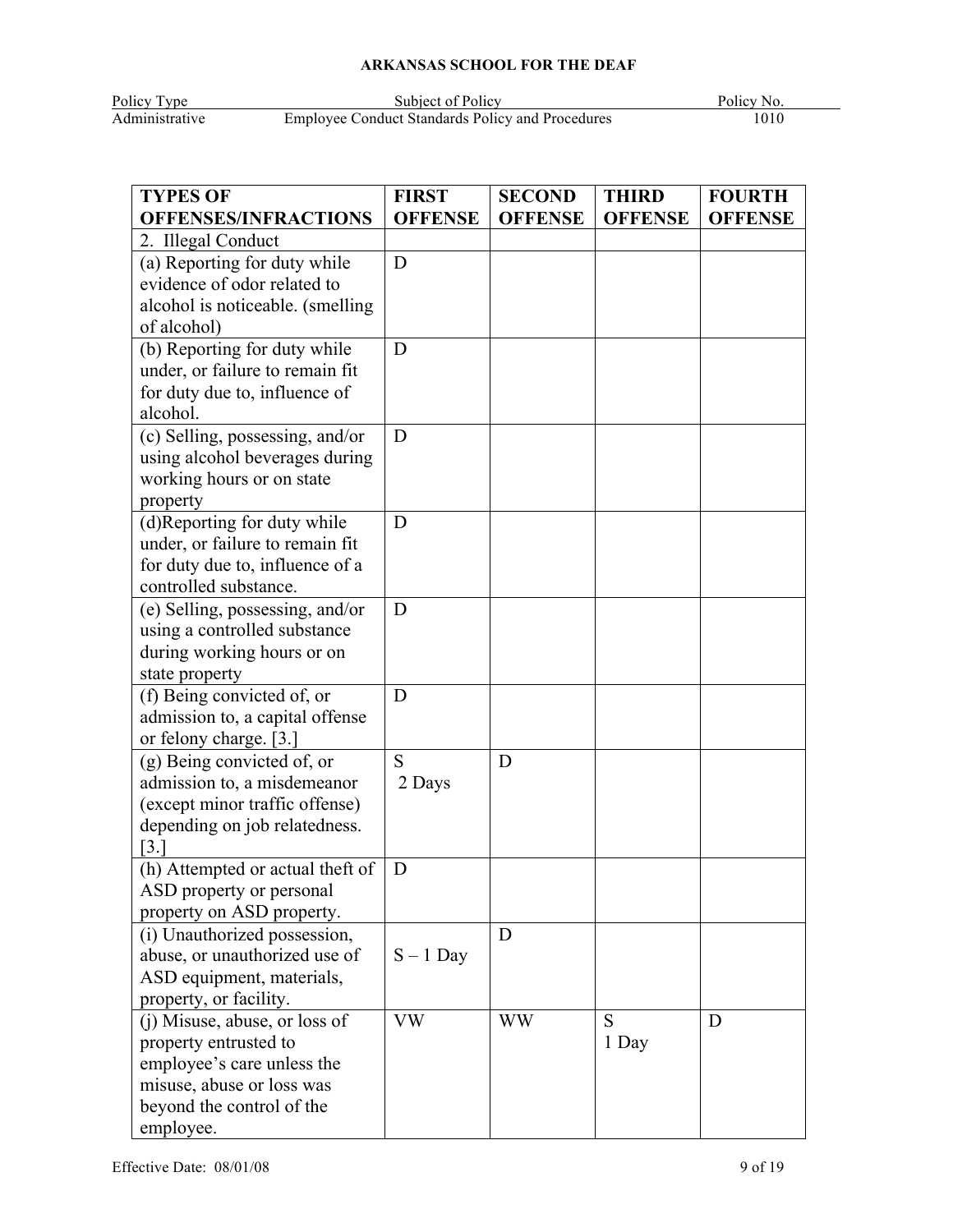| Policy Type    | Subject of Policy                                       | Policy No. |
|----------------|---------------------------------------------------------|------------|
| Administrative | <b>Employee Conduct Standards Policy and Procedures</b> | 1010       |

| (k) Unauthorized possession or | D         |       |  |
|--------------------------------|-----------|-------|--|
| carrying firearms or other     |           |       |  |
| weapons and/or explosives      |           |       |  |
| while on duty or on state      |           |       |  |
| property. $[4.]$               |           |       |  |
| (1) Gambling during working    | <b>WW</b> | S     |  |
| hours (unlawful betting or     |           | 1 Day |  |
| gambling or promotion          |           |       |  |
| thereof). $[5.]$               |           |       |  |
| (m) Bribery or accepting a     | S         |       |  |
| bribe.                         | Davs      |       |  |

[3.] A plea of "Nolo Contendere" means a plea by the defendant in a criminal prosecution that without admitting guilt subjects him/her to a judgement of conviction as in case of a plea of guilty but does not preclude him from denying the truth of the charges in a collateral proceeding.

[4.] All firearms and weapons are prohibited unless specifically authorized by the Superintendent.

[5.] Includes all athletic contests.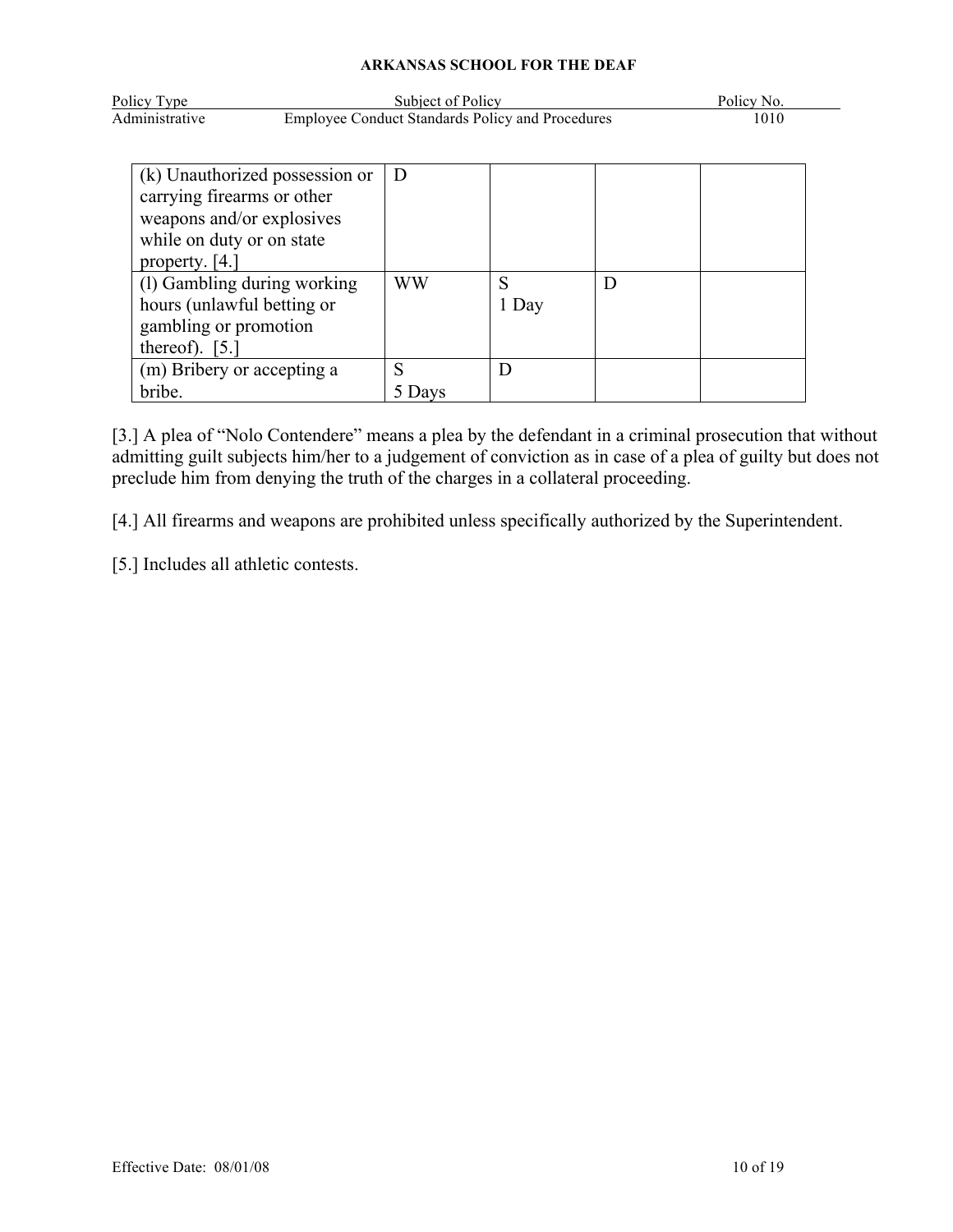Policy Type Subject of Policy Policy Policy Policy Policy Policy Policy Policy Policy Policy Policy Policy Policy Policy Policy Policy Policy Policy Policy Policy Policy Policy Policy Policy Policy Policy Policy Policy Pol Administrative Employee Conduct Standards Policy and Procedures 1010

| <b>TYPES OF</b>                                    | <b>FIRST</b>   | <b>SECOND</b>  | <b>THIRD</b>   | <b>FOURTH</b>  |
|----------------------------------------------------|----------------|----------------|----------------|----------------|
| <b>OFFENSES/INFRACTIONS</b>                        | <b>OFFENSE</b> | <b>OFFENSE</b> | <b>OFFENSE</b> | <b>OFFENSE</b> |
| 3. Personal Conduct -                              |                |                |                |                |
| Individual                                         |                |                |                |                |
| (a) Unauthorized posting of                        | <b>VW</b>      | <b>WW</b>      | S              | D              |
| personal items, altering or                        |                |                | 1 Day          |                |
| removing items from                                |                |                |                |                |
| designated bulletin                                |                |                |                |                |
| boards/posting areas.                              |                |                |                |                |
| (b) Smoking on state property                      | <b>VW</b>      | <b>WW</b>      | S              | D              |
| and in state vehicles (chartered                   |                |                | 1- Day         |                |
| buses).                                            |                |                |                |                |
| (c) Sleeping on the job                            | S              | D              |                |                |
|                                                    | 2 Days         |                |                |                |
| 4. Personal Conduct -                              |                |                |                |                |
| Involving another employee,                        |                |                |                |                |
| and/or others.                                     |                |                |                |                |
| (a) Assaulting or physically                       | D              |                |                |                |
| attacking (infliction of                           |                |                |                |                |
| bruising, swelling, or                             |                |                |                |                |
| visible marks associated                           |                |                |                |                |
| with physical trauma) a                            |                |                |                |                |
| supervisor, employee,                              |                |                |                |                |
| student or a member of the                         |                |                |                |                |
| general public without                             |                |                |                |                |
| provocation.                                       |                |                |                |                |
|                                                    |                |                |                |                |
| (b) Immediate insubordination                      | <b>WW</b>      | S              | D              |                |
| or refusal to carry out<br>reasonable work-related |                | $1 - Day$      |                |                |
|                                                    |                |                |                |                |
| instructions.                                      |                |                |                |                |
|                                                    | <b>WW</b>      | S              | D              |                |
| (c) On-the-job use of profane                      |                | 1 Day          |                |                |
| or abusive language and<br>gestures that threaten, |                |                |                |                |
| intimidate, coerce, ridicule, or                   |                |                |                |                |
| demean an employee or student                      |                |                |                |                |
| that may or may not be in the                      |                |                |                |                |
| presence of other employees or                     |                |                |                |                |
| students to include                                |                |                |                |                |
| $conversion(s)$ on the                             |                |                |                |                |
| telephone.                                         |                |                |                |                |
| (d) Excessive loitering, visiting                  | <b>VW</b>      | <b>WW</b>      | S              | D              |
| and/or otherwise interfering                       |                |                | 1 Day          |                |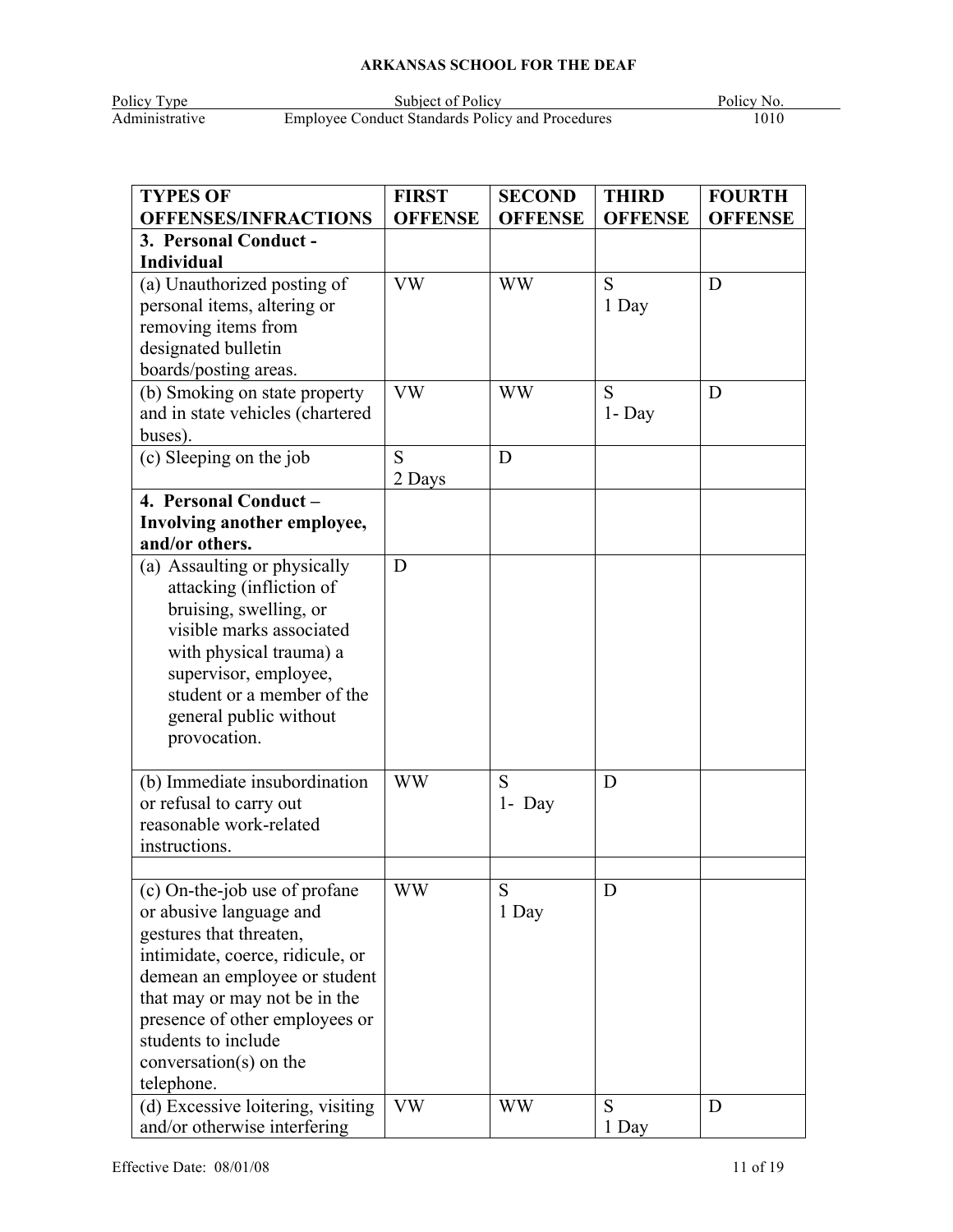| Policy Type    | Subject of Policy                                       | Policy No. |
|----------------|---------------------------------------------------------|------------|
| Administrative | <b>Employee Conduct Standards Policy and Procedures</b> | 1010       |

| with the job performance of     |            |            |            |   |
|---------------------------------|------------|------------|------------|---|
| other employees during and      |            |            |            |   |
| after work shift.               |            |            |            |   |
| (e) Engaging in a conversation  | D          |            |            |   |
| or activities between           |            |            |            |   |
| staff/student which could be    |            |            |            |   |
| perceived in a sexual manner    |            |            |            |   |
| or abusive manner.              |            |            |            |   |
| (f) Engaging in or pursuing a   | D          |            |            |   |
| personal relationship between a |            |            |            |   |
| staff member and a student      |            |            |            |   |
| on/off campus.                  |            |            |            |   |
| (g) Engaging in or contacting   | D          |            |            |   |
| a student by phone, e-mail or   |            |            |            |   |
| pager when the contact is not   |            |            |            |   |
| approved by the immediate       |            |            |            |   |
| supervisor or such contact is   |            |            |            |   |
| not in connection with the      |            |            |            |   |
| employee's job duties.          |            |            |            |   |
| (h) Excessive personal use of   | <b>VW</b>  | <b>WW</b>  | S          | D |
| Agency business telephones.     |            |            | 1 Day      |   |
| (i) Making unauthorized         | WW and     | S          | D and      |   |
| personal long distance calls    | reimburse- | 1 Day and  | reimburse- |   |
| charged to the Agency. [6.]     | ment for   | reimburse- | ment for   |   |
|                                 | calls      | ment for   | calls      |   |
|                                 |            | calls      |            |   |
| (j) Attending to personal       | <b>VW</b>  | <b>WW</b>  | S          | D |
| business during scheduled       |            |            | 1 Day      |   |
| worktime.                       |            |            |            |   |

[6.] Failure to make reimbursement within one pay period from notification will result in more serious disciplinary action up to and including discharge.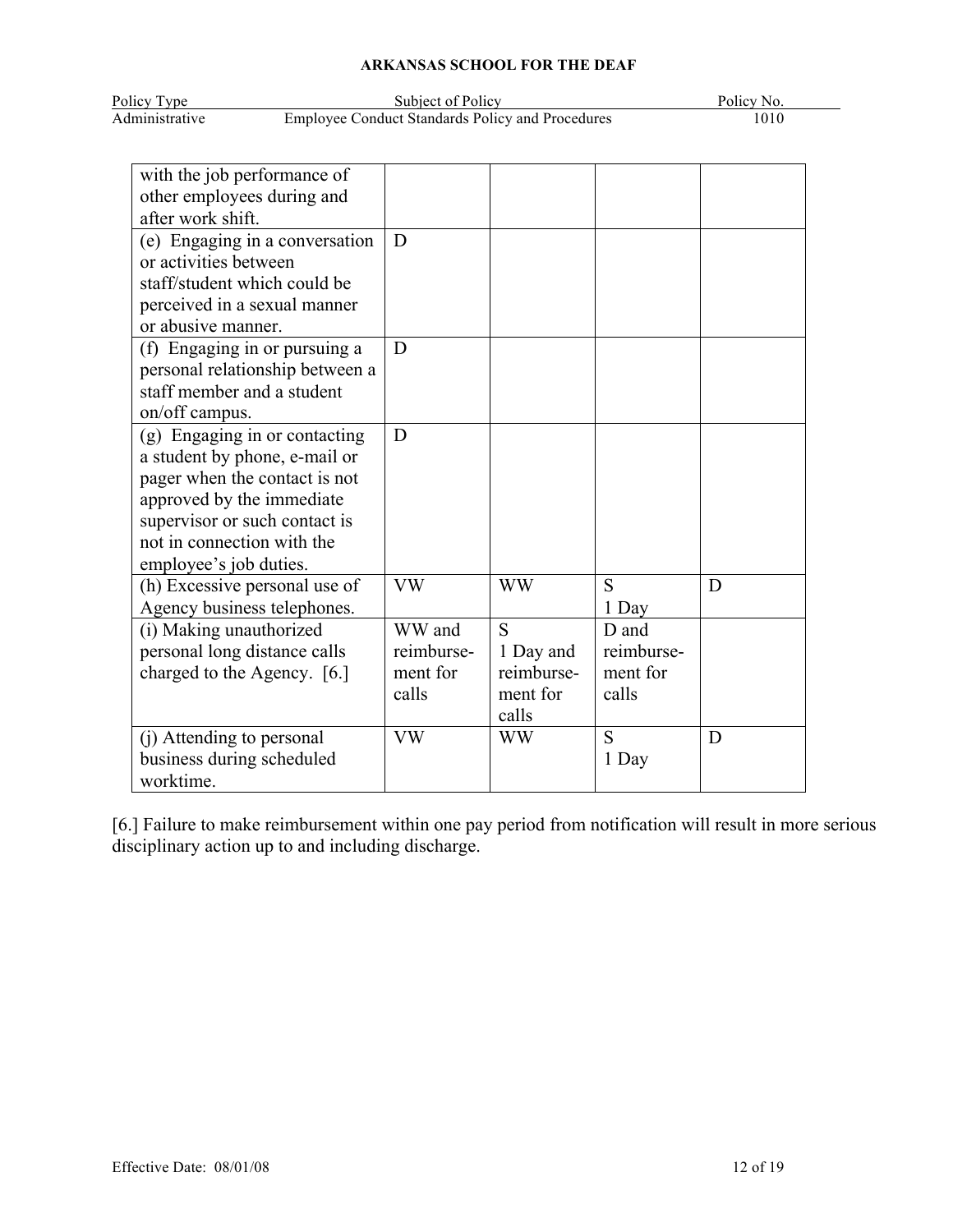Policy Type Subject of Policy Policy Policy Policy Policy Policy Policy Policy Policy Policy Policy Policy Policy Policy Policy Policy Policy Policy Policy Policy Policy Policy Policy Policy Policy Policy Policy Policy Pol Administrative Employee Conduct Standards Policy and Procedures 1010

| <b>TYPES OF</b>                                      | <b>FIRST</b>   | <b>SECOND</b>  | <b>THIRD</b>   | <b>FOURTH</b>  |
|------------------------------------------------------|----------------|----------------|----------------|----------------|
| <b>OFFENSES/INFRACTIONS</b>                          | <b>OFFENSE</b> | <b>OFFENSE</b> | <b>OFFENSE</b> | <b>OFFENSE</b> |
| 5. Information related                               |                |                |                |                |
| offenses                                             |                |                |                |                |
| (a) Falsification of facts on                        | $S - 2$ Days   | D              |                |                |
| student records, work records,                       |                |                |                |                |
| employment applications, other                       |                |                |                |                |
| work forms or applications,                          |                |                |                |                |
| and/or intentional misstatement                      |                |                |                |                |
| or omission of facts (written or                     |                |                |                |                |
| verbal).                                             |                |                |                |                |
| (b) Unauthorized release or                          | <b>WW</b>      | S              | D              |                |
| divulgence of confidential                           |                | 1 Day          |                |                |
| information (written or verbal).                     |                |                |                |                |
| 7.                                                   |                |                |                |                |
| 6. Negligence                                        |                |                |                |                |
| (a) Failure to or delay in                           | <b>WW</b>      | S              | D              |                |
| reporting injury or illnesses of                     |                | 2 Days         |                |                |
| students or employees.                               |                |                |                |                |
| (b) Endangering the safety or                        | S              | D              |                |                |
| welfare of students and/or                           | 2 Days         |                |                |                |
| employees due to neglect of                          |                |                |                |                |
| standard operating procedures                        |                |                |                |                |
| in carrying out normal job                           |                |                |                |                |
| functions.                                           |                |                |                |                |
| (c) Failure to report to                             | <b>VW</b>      | WW             | S              | D              |
| supervisor any incident                              |                |                | $2$ –Days      |                |
| involving police, fire,                              |                |                |                |                |
| ambulance or media.<br>7. Violation of state/federal |                |                |                |                |
| laws and/or Agency rules                             |                |                |                |                |
| governing                                            |                |                |                |                |
| ethical/professional activities.                     |                |                |                |                |
| (a) Willful discrimination                           | D              |                |                |                |
| because of race, sex, religion,                      |                |                |                |                |
| disability, etc., and/or                             |                |                |                |                |
| harassment. [8.]                                     |                |                |                |                |
| (b) Non-willful action resulting                     | <b>WW</b>      | S              | D              |                |
| in discrimination and/or                             |                | 2 Days         |                |                |
| harassment by effect.                                |                |                |                |                |
| c) Engaging in prohibited                            | <b>WW</b>      | S              | D              |                |
| political activities. (Refer to                      |                | 2 Days         |                |                |
| Governors Policy Directive #9)                       |                |                |                |                |
|                                                      |                |                |                |                |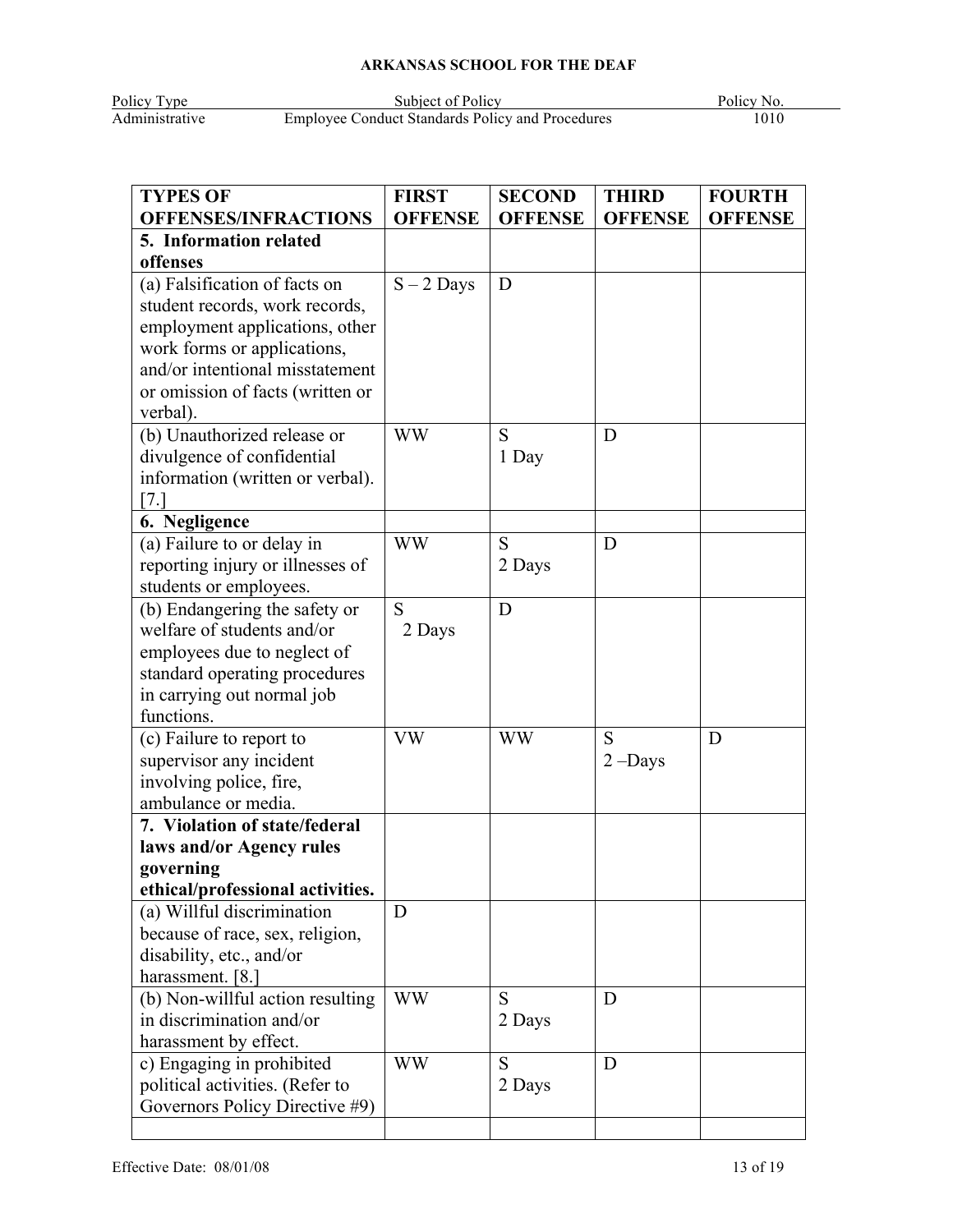| Policy Type    | Subject of Policy                                       | Policy No. |
|----------------|---------------------------------------------------------|------------|
| Administrative | <b>Employee Conduct Standards Policy and Procedures</b> | 1010       |

| 8. Operation of Agency<br>owned motor vehicles and/or |                 |        |   |  |
|-------------------------------------------------------|-----------------|--------|---|--|
| personal vehicles used for                            |                 |        |   |  |
| <b>Agency business</b>                                |                 |        |   |  |
| (a) Use of vehicles for                               | <b>WW</b>       | S      | D |  |
| unauthorized or unofficial                            |                 | 2 Days |   |  |
| purposes.                                             |                 |        |   |  |
| (b) Failure to report an                              | S               | D      |   |  |
| accident to the police and                            | 2 Days          |        |   |  |
| Superintendent.                                       |                 |        |   |  |
| c) Conviction, plea of guilt or                       | Refer to        |        |   |  |
| nolo contendere or forfeit of                         | <b>AR</b> State |        |   |  |
| bond for traffic or moving                            | Vehicle         |        |   |  |
| vehicle violation(s). $[9.]$                          | Safety          |        |   |  |
|                                                       | Program         |        |   |  |
| (d) Drug/Alcohol Motor                                | Refer to        |        |   |  |
| Vehicle Violation                                     | <b>AR State</b> |        |   |  |
|                                                       | Vehicle         |        |   |  |
|                                                       | Safety          |        |   |  |
|                                                       | Program         |        |   |  |
| 9. Other infractions not                              |                 |        |   |  |
| included but deemed to be                             |                 |        |   |  |
| detrimental or not in the best                        |                 |        |   |  |
| interest of the Agency,                               |                 |        |   |  |
| students and/or other                                 |                 |        |   |  |
| employees. [10.]                                      |                 |        |   |  |
| 10. Continued violations and                          |                 |        |   |  |
| violations of policies that                           |                 |        |   |  |
| develop patterns may be                               |                 |        |   |  |
| reviewed by the                                       |                 |        |   |  |
| superintendent and may be                             |                 |        |   |  |
| grounds for dismissal.                                |                 |        |   |  |
| <b>Consequences will be</b>                           |                 |        |   |  |
| determined on a case by case                          |                 |        |   |  |
| <b>basis.</b> [11.]                                   |                 |        |   |  |
|                                                       |                 |        |   |  |
| 12. Failure to notify                                 |                 |        |   |  |
| Superintendent within 10                              |                 |        |   |  |
| days of arrest and/or                                 |                 |        |   |  |
| conviction. [12]                                      |                 |        |   |  |

[7.] If violation of the state law, penalties imposed by the state law would also apply. Confidential information is defined as any information written or verbal that is restricted by any state or federal laws, regulations, executive orders or requirements.

[8.] Violation of any civil rights law/regulation pertaining protected status.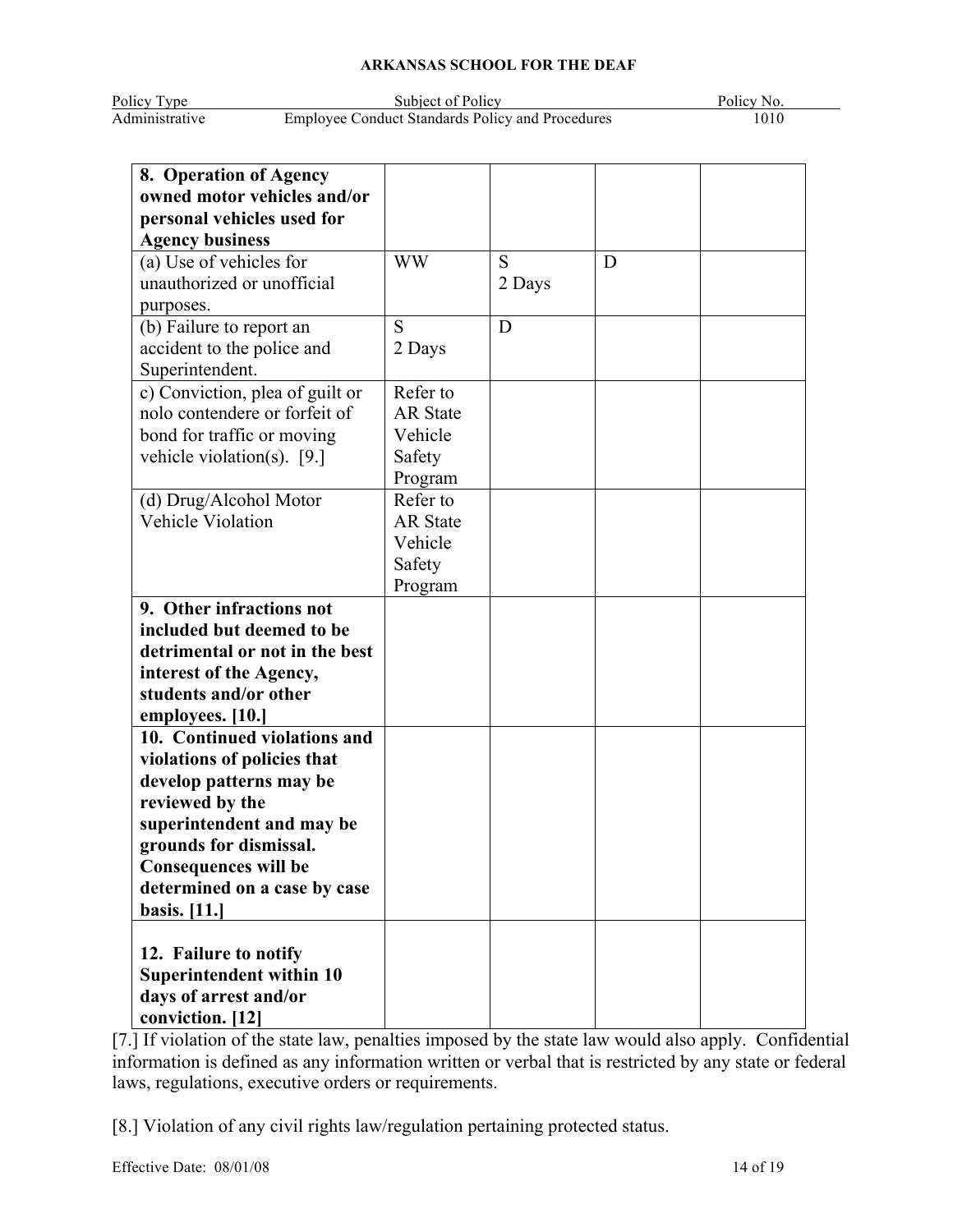| Policy Type    | Subject of Policy                                       | Policy No. |
|----------------|---------------------------------------------------------|------------|
| Administrative | <b>Employee Conduct Standards Policy and Procedures</b> | 1010       |

[9.] "Nolo Contendere" means: A plea by the defendant in a criminal prosecution that without admitting guilt subjects him/her to a judgement of conviction as in case of a plea of guilty but does not preclude him from denying the truth of the charges in a collateral proceeding.

[10]. Consequences will be determined on a case by case basis.

[11]. Pattern – If an employee receives a disciplinary action for the same infraction at anytime during their term of employment.

[12.] Consequences will be determined on a case by case basis dependent on the type of offense that the arrest and/or conviction was for.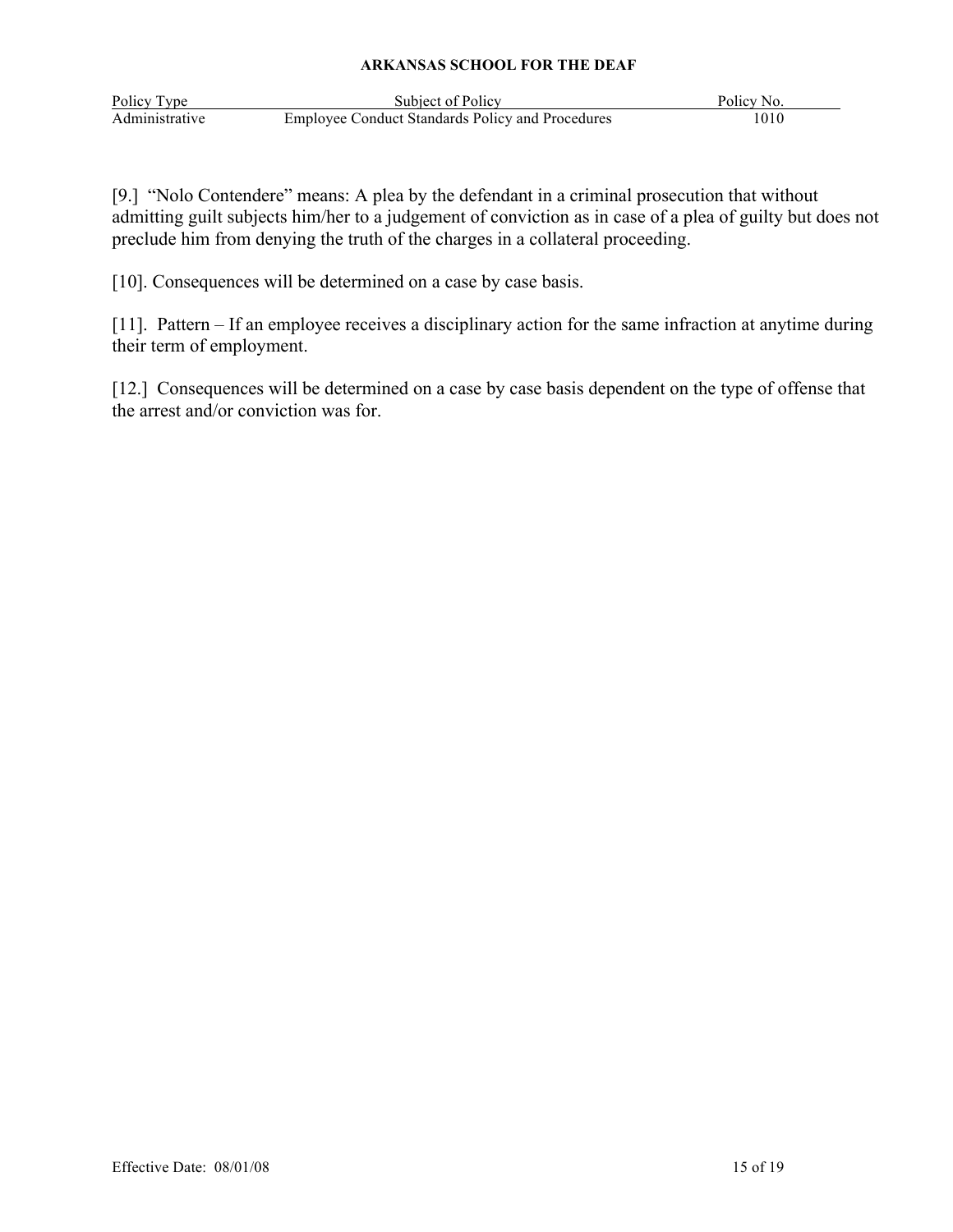$\mathcal{L}_\text{max}$  , and the contribution of the contribution of the contribution of the contribution of the contribution of the contribution of the contribution of the contribution of the contribution of the contribution of t

 $\mathcal{L}_\text{max}$  , and the contribution of the contribution of the contribution of the contribution of the contribution of the contribution of the contribution of the contribution of the contribution of the contribution of t

Policy Type Subject of Policy No.<br>Administrative Employee Conduct Standards Policy and Procedures 1010 Employee Conduct Standards Policy and Procedures

# APPROVED BY:

Superintendent, Arkansas School for the Deaf Date

Chairperson, Arkansas School for the Deaf School Board Date

Office of Personnel Management, Administrator Date

 $\mathcal{L}_\text{max}$  , and the contribution of the contribution of the contribution of the contribution of the contribution of the contribution of the contribution of the contribution of the contribution of the contribution of t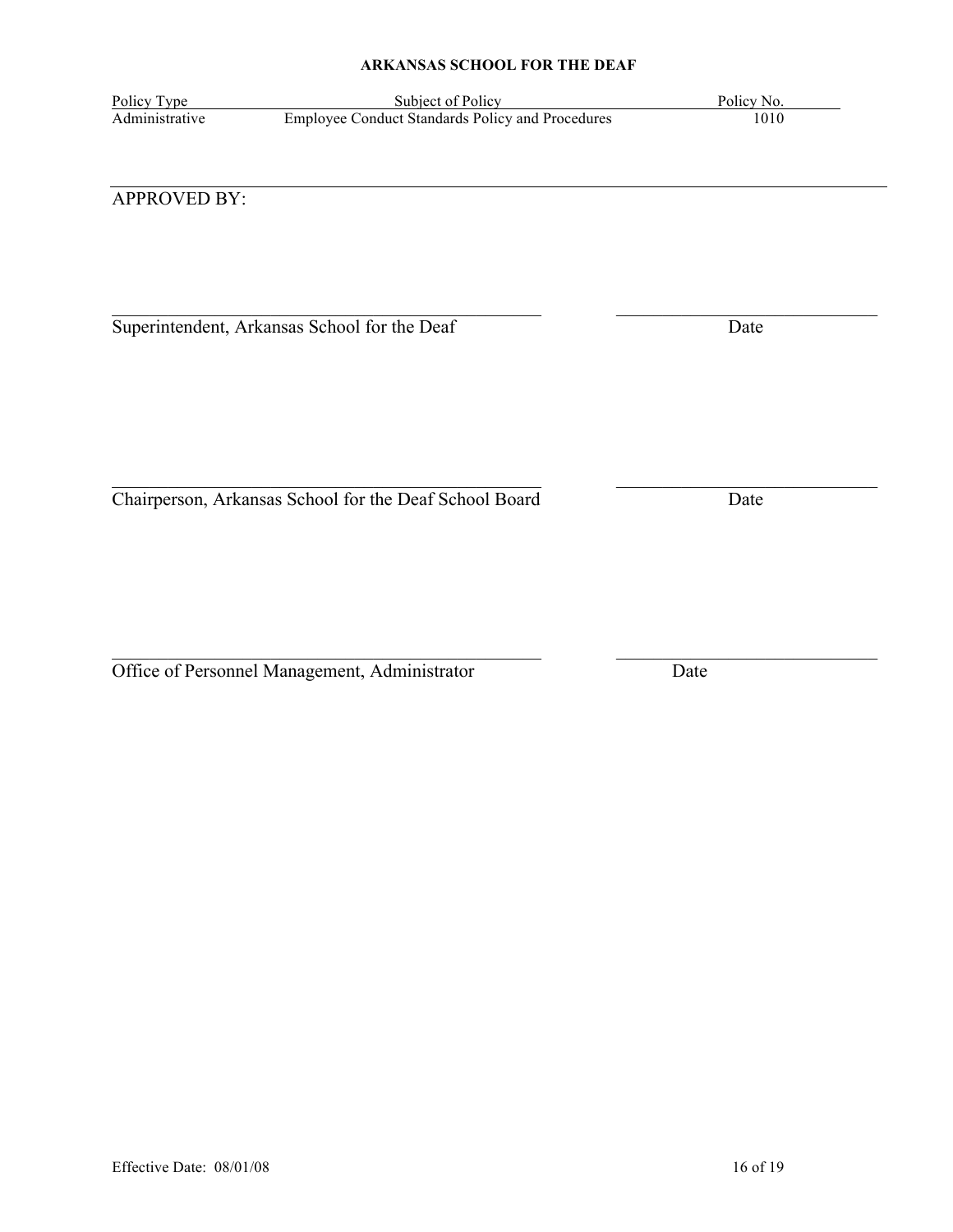Policy Type Subject of Policy Policy Policy No. Administrative Employee Conduct Standards Policy and Procedures 1010

#### **ARKANSAS SCHOOL FOR THE DEAF Counseling Statement**

INSTRUCTIONS: This form is to be used to document counseling provided to an employee. The original copy of this form is to be filed in the supervisor's file on the employee. The Counseling Statement will be destroyed at the end of the performance cycle in which the statement was issued, or at the end of six months, whichever is later. Provide the employee with one copy of the completed counseling statement.

Employee's Name:

(Please print or type)

Date of Counseling:

Describe the activity observed. (Be specific as to nature of the activity, date and time):

Employee conduct/performance expected in the future:

Consequences if activity observed is repeated:

Supervisor's Signature: <br>
Date:

HR Manager's Signature: \_\_\_\_\_\_\_\_\_\_\_\_\_\_\_\_\_\_\_\_\_\_\_\_\_\_\_\_\_\_ Date: \_\_\_\_\_\_\_\_\_\_\_\_\_\_\_\_\_\_\_\_\_\_\_\_\_\_

I have read and received a copy of the above statement. I do  $\Box$  do not  $\Box$  wish to submit written comments of my own and about this matter.

Employee's Signature Date

ASD-1131 (12/1/03)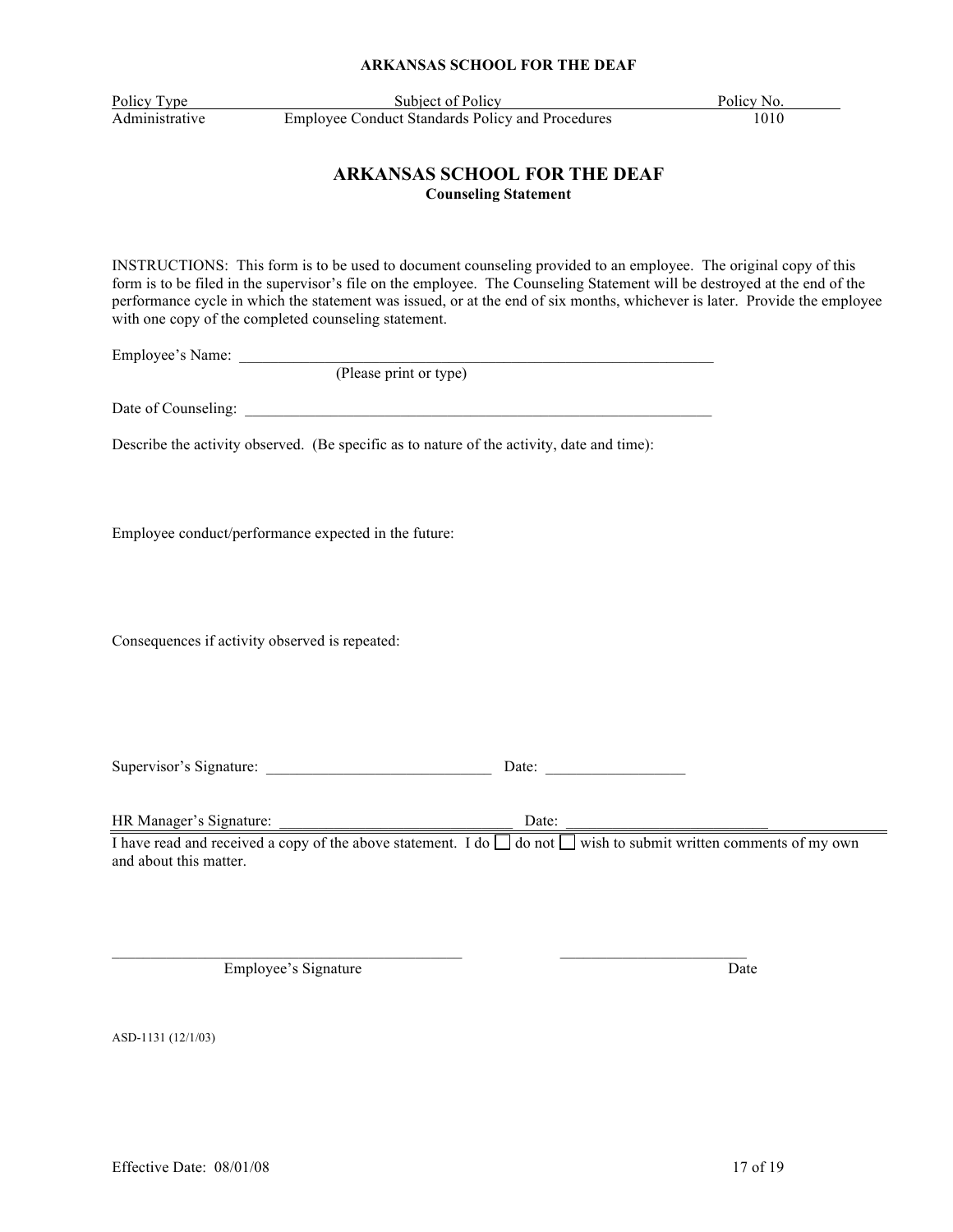|                | ARKANSAS SCHOOL FOR THE DEAF                                                                                                                                                                                   |            |
|----------------|----------------------------------------------------------------------------------------------------------------------------------------------------------------------------------------------------------------|------------|
| Policy Type    | Subject of Policy                                                                                                                                                                                              | Policy No. |
| Administrative | <b>Employee Conduct Standards Policy and Procedures</b>                                                                                                                                                        | 1010       |
|                | <b>Arkansas School for the Deaf</b><br><b>Notice of Disciplinary Action</b><br><b>ASD-1173</b>                                                                                                                 |            |
|                | Employee's Name (Please type or print)<br>Personnel Number:                                                                                                                                                    |            |
| <b>PTS</b>     | <b>LEVEL OF DISCIPLINE</b>                                                                                                                                                                                     |            |
|                | progressive disciplinary purposes.                                                                                                                                                                             |            |
|                | counted for progressive disciplinary purposes.<br>counted for progressive disciplinary purposes.                                                                                                               |            |
|                | Number of Points accumulated prior to this violation ___________________________<br>Level of discipline and points assigned for this violation ___________<br>Number of points accumulated with this violation |            |
| 1.             | Policy and Standard violated:<br>Cause for disciplinary action (Be specific as to nature of offense, date and time):                                                                                           |            |
| 2.<br>3.       | Number of and date (s) of prior violation(s) utilized for point accumulation and/or progressive discipline:                                                                                                    |            |
| 4.<br>5.       | <u> 1989 - Johann Stoff, deutscher Stoffen und der Stoffen und der Stoffen und der Stoffen und der Stoffen und der</u>                                                                                         |            |
| 6.             | Consequences upon next breach of violated standards:                                                                                                                                                           |            |

 $\mathcal{L}_\text{max}$ Supervisor's Signature and Date

 $\mathcal{L}_\text{max}$  , where  $\mathcal{L}_\text{max}$  and  $\mathcal{L}_\text{max}$  and  $\mathcal{L}_\text{max}$ HR Manager's Signature and Date

I have read and received a copy of the above statements and have knowledge of the ASD Uniform Internal Grievance Procedure Policy 1014. Probationary status employees are not eligible to receive the ASD Uniform Internal Grievance Procedure Policy 1014. My signature below denotes only knowledge of actions taken and does not necessarily imply agreement.

Comments:

Employee's Signature and Date

Cc: Employee Originating Supervisor **ORIGINAL TO**: Personnel Office